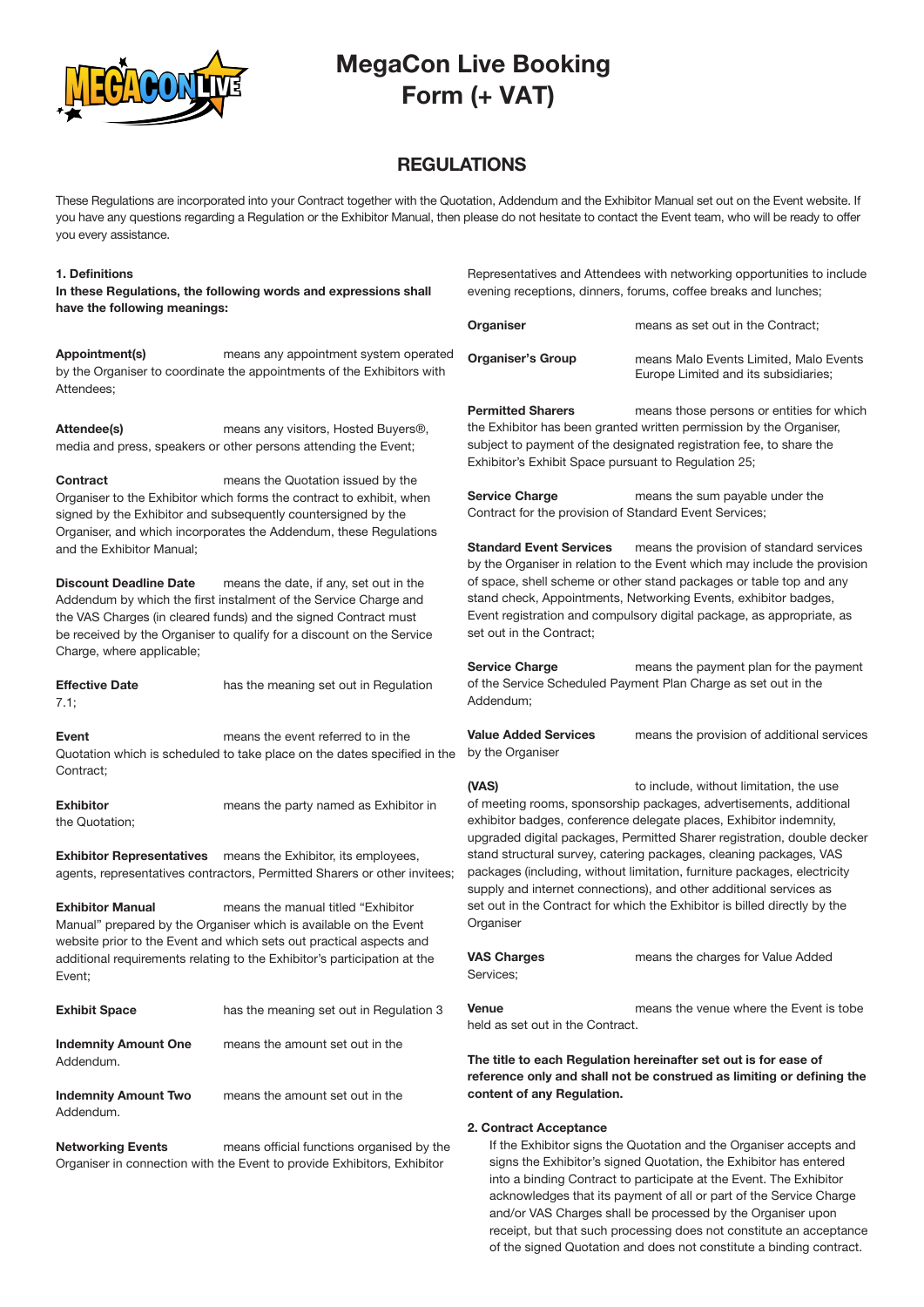

### 3. Permission

The Contract permits the Exhibitor to occupy and utilise the space, shell scheme, stand or table top or pod area at the Venue (which may include tents or temporary exhibition facilities) assigned to it by the Organiser (the "Exhibit Space") to promote or exhibit permitted products and/or services at the Event and to utilise, where applicable, Standard Event Services and Value Added Services. . The Exhibitor hereby acknowledges and represents to the Organiser that the Exhibitor has received and thoroughly read, understood and agrees to comply with these Regulations, Addendum and the Exhibitor Manual as well as the regulations of the Venue.

### 4. Amendments

Amendments to the Contract by a duly authorised representative of the Organiser shall be incorporated herein, and the Exhibitor shall be subject to the provisions of the Contract as so amended when written notification (which may be communicated by e mail) is sent to the Exhibitor.

### 5. Payment; Discounts; Late Payment; Collection Fees

5.1 The Exhibitor shall pay the Organiser the Service Charge in accordance with the Service Charge Scheduled Payment Plan in the Addendum. If the Exhibitor enters into the Contract after the date on which the last scheduled payment of the Service Charge is due under the Service Charge Scheduled Payment Plan, 100% of the Service Charge shall be payable on return of the signed Contract. The Exhibitor shall pay the VAS Charges in full on return of the signed Contract or at the date of ordering the Value Added Services. All Service Charge and VAS Charges due must be paid in full before the Exhibitor shall be permitted to occupy the Exhibit Space.

5.2 The Organiser shall be entitled to refuse to accept an Exhibitor's signed Quotation or cancel a Contract if that Exhibitor, or its affiliates, is in arrears with any payments due to the Organiser or a member of the Organiser's Group in respect of the Event or a previous Event or any other event of the Organiser or the Organiser's Group or otherwise.

5.3 Where the Organiser offers a payment incentive or discount on the standard Service Charge rate and VAS Charges for early contracting and payment of the Service Charge (or first instalment of the Service Charge) and VAS Charges, or otherwise, the signed Contract and cleared funds must be received by the Organiser from the Exhibitor before the Discount Deadline Date; otherwise, the Exhibitor will not qualify for the discount, and the Organiser will invoice the Exhibitor for the additional amount which shall be payable within thirty (30) days of the invoice date.

5.4 Failure to make payments pursuant to the Contract shall subject 8. Set off the Exhibitor to interest charges as specified in Regulation 5.6 on all past due balances owed to the Organiser. In addition, the Exhibitor shall pay any collection costs incurred by the Organiser in collecting such balances owed, including, but not limited to, court costs, collection fees and legal costs and expenses.

5.5 Unless specified otherwise in the Contract, the Exhibitor shall be required to pay the Organiser (or the Organiser's contractor) for the following charges, in addition to the Service Charge and VAS Charges:

5.5.1 services and connections including, but not limited to, electricity, water, gas, waste, compressed air, internet access and telephone;

5.5.2 loading and handling equipment charges;

5.5.3 cleaning of Exhibit Space and exhibits.

5.6 Prices quoted for Standard Event Services, Value Added Services and other charges are exclusive of Value Added Tax or other applicable taxes, which the Exhibitor shall be responsible to pay, where appropriate, in accordance with the relevant legislation.

### 6. Interest

If any payments are fourteen (14) days or more in arrears (whether demanded or not), the Organiser shall have the right to charge interest on the overdue amounts from fourteen (14) days after the due date, at a rate of 8% per annum above the base lending rate of HSBC Bank plc from time to time. Such interest shall accrue after as well as before any judgement and shall accrue on a daily basis compounded for the overdue period with three monthly rests.

### 7. Exhibitor Cancellation and Downsizing; Liquidated Damages

7.1 The parties agree that quantifying losses arising from the Exhibitor's cancellation of the Contract or downsizing of the Exhibit Space is inherently difficult, as the Organiser shall incur expenses. allocate resources and take other actions in connection with the tasks necessary to facilitate and manage the Event. Accordingly, any cancellation or withdrawal by the Exhibitor entitles the Organiser to liquidated damages as shown in the Addendum, such liquidated damages to be paid immediately on cancellation. The parties further agree that the agreed liquidated damages are not a penalty, but rather a reasonable measure of damages based upon the parties' experience in the event industry and the nature of the losses that may result from such cancellation of the Contract or downsizing of Exhibit Space. The Exhibitor must provide written notice to the Organiser for any cancellation or downsizing. The date the Organiser receives such notice shall be the effective date of such cancellation or downsizing (the "Effective Date").

7.2 The Organiser reserves the right to refuse to permit the Exhibitor to downsize its Exhibit Space but such refusal shall not affect the Exhibitor's right to cancel.

7.3 If the Exhibitor cancels its Contract and, at the Effective Date, the Exhibitor has already paid Service Charges in an amount greater than the liquidated damages amount owed, the Organiser shall refund to the Exhibitor the difference between the amount of Service Charges already paid and the liquidated damages amount. 7.4 If the Exhibitor is permitted by the Organiser to downsize its originally agreed Exhibit Space requirements, it shall pay to the

Organiser (i) an amount equal to its revised Service Charge due for its decreased Exhibit Space requirements (to the extent not already paid) and (ii) liquidated damages for downsizing in the amount shown in the Addendum.

7.5 In the event of cancellation or variation of Value Added Services, no refund will be made of VAS Charges previously paid. No variation or reduction of Value Added Services will be accepted by the Organiser in the two (2) months prior to the date the Event opens to Attendees.

8.1 The Organiser shall have the right to set off against any amount which may be due from the Organiser to the Exhibitor, pursuant to the Contract or otherwise, any amounts owed to the Organiser or a member of the Organiser's Group by the Exhibitor or its affiliates for any reason. The Organiser shall also have the right to apply any amounts received from the Exhibitor under the Contract to any other amounts due to the Organiser or the Organiser's Group from the Exhibitor or its affiliates.

8.2 Amounts received by the Organiser from the Exhibitor or its affiliates will be allocated to reduce or complete payment of the oldest debt owed to Organiser or the Organiser's Group first.

#### 9. Eligible Exhibits

9.1 The Exhibitor shall exhibit materials, products or services directly related to the industries to which the Event is targeted or as set out in its Event sales brochure, Event profile or Event website and which is of specific interest to Attendees. The Organiser reserves the right to determine the eligibility of any product for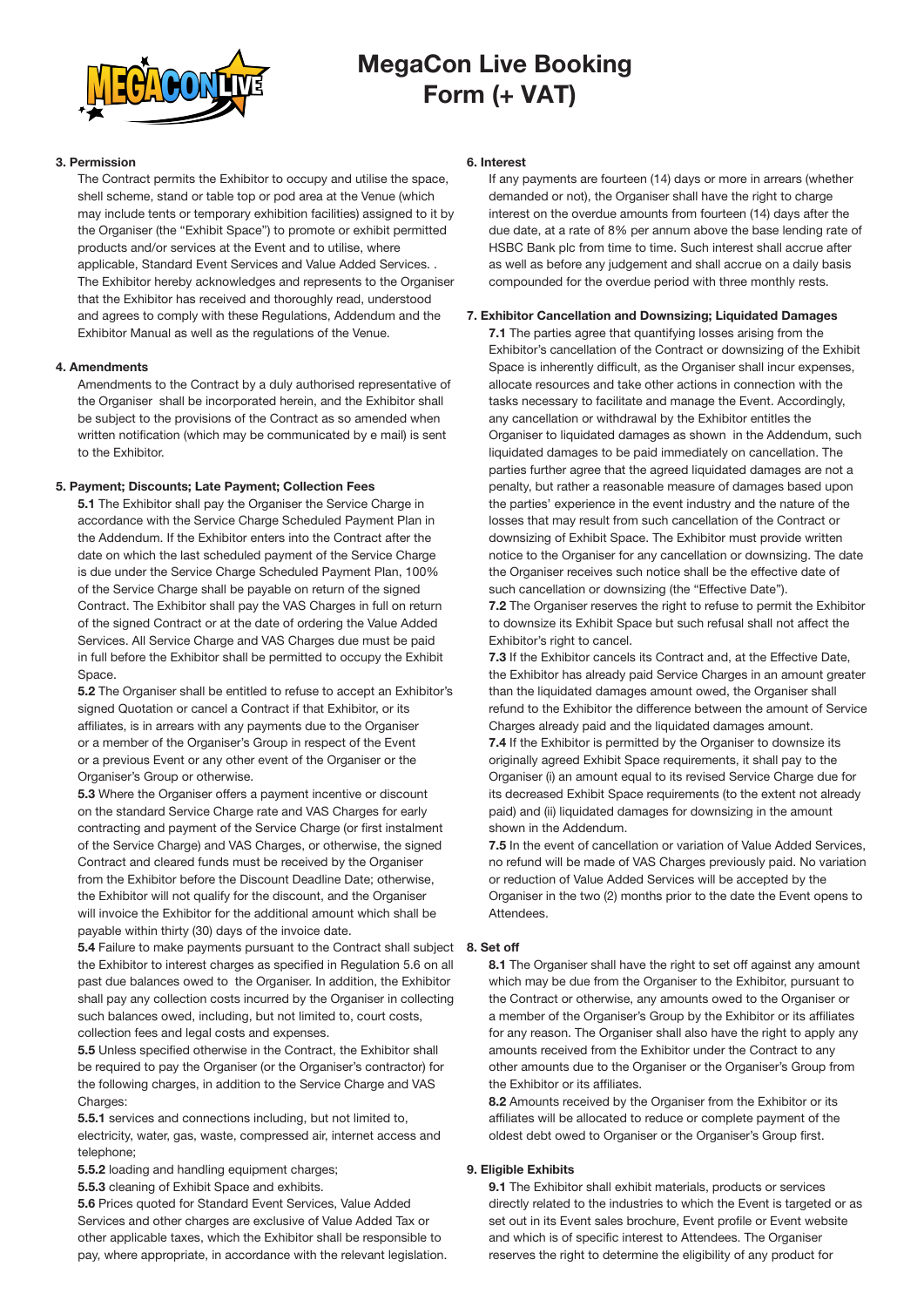

display. Only the Exhibitor's and Permitted Sharer's name(s) or logo(s) may appear on signage placed on the Exhibit Space and in the Event exhibitor list. No exhibits, advertising or displays shall be allowed to extend beyond or above the back and side walls of the Exhibit Space, without the Organiser's prior written consent. 9.2 Only the Exhibitor's products or those of Permitted Sharers may be displayed in the Exhibit Space and such exhibits must be suitable for the size and position of the Exhibit Space. Exhibits must be used solely for the purpose of promoting the Exhibitor's and Permitted Sharer's products and/or services and shall not be used for other business purposes. The Exhibitor and Permitted Sharer shall not use the Exhibit Space to promote any other exhibition, event or conference without the Organiser's prior written consent. The Organiser's decisions with regard to the suitability of exhibits or any Exhibit Space use are final. All Exhibits and displays of the Exhibitor on the Exhibit Space shall remain in place during the open period of the Event.

9.3 Only a brand's owner or legal distributor may exhibit such brand at the Event. The Exhibitor must list its participating principals as the exhibitors of record. The Organiser reserves the right to verify the identity and status of the brand's owner and the legal distributor. In the event of a conflict between a brand's owner and distributor, the brand's owner shall have the sole right to exhibit such brand at the Event.

9.4 The Exhibitor's exhibit shall be admitted and permitted to remain at the Event solely by strict compliance by the Exhibitor with the Contract. The Organiser reserves the right to reject, eject or prohibit any exhibit, in whole or in part, upon the Organiser's good faith determination that the same is not in accordance with the Contract. The Organiser shall provide no refunds in the event of such rejection, ejection or prohibition.

9.5 The construction of all stands and display of Exhibits by the Exhibitors or their contractors on the Exhibit Space shall only take place during the Build Up Period specified in the Addendum and shall be completed by the end of the Build Up Period. All exhibits and property of the Exhibitor must be removed from the Venue as soon as practicable after the Event has closed on the last open day of the Event and in accordance with instructions and breakdown deadlines of the Organiser as set out in the Addendum and the Exhibitor Manual.

9.6 All Exhibits are subject to a general lien in favour of the Organiser for all sums, whether for unpaid Service Charge or VAS Charges or otherwise, due from the Exhibitor to the Organiser.

#### 10. Packages

The Exhibit Space is being provided as part of the Standard Event Services and Value Added Services as a service to the Exhibitor in accordance with the specification in the Exhibitor Manual.

#### 11. Exhibit Space

11.1 The floor plan of the Event and allocation of the Exhibit Space shall be determined by the Organiser and may be changed from time to time in the best interests of the Event, as determined by the Organiser in its sole discretion, and the Organiser cannot guarantee that the Exhibitor will be positioned next to or near (or away from) any other exhibitor.

11.2 If the Exhibitor is proposing to design and construct its own stand in the Exhibit Space, it shall provide the Organiser promptly upon request (and no later than sixty (60) days prior to the Event) detailed constructions drawings showing all dimensions and orientation of such stand. Applications for permission to design stands of two (2) storeys must be made to the Organiser not later than six (6) months prior the Event. All design drawings for space only Exhibit Space shall be to scale and shall be checked by the Organiser and/or its structural engineer prior to any stand building

commencing and a stand check fee will be charged to the Exhibitor. All stand building shall be subject to inspection by the Organiser on site at the Event.

11.3 Mobile exhibition units, caravans or similar vehicles are not permitted at the Event without the prior written permission of the Organiser.

11.4 The Organiser may, at the expense of the Exhibitor, remove or alter anything in, on or forming part of the stand or Exhibit Space if, in its opinion, it is desirable to do so in the interests of the Event. 11.5 It is the responsibility of the Exhibitor to check the Venue headroom available when booking Exhibit Space as, occasionally, the location of the Exhibit Space will not always provide for the maximum stand fitting height permissible in the Addendum and/or the Exhibitor Manual.

11.6 The Organiser reserves the right to affix stand numbers or direction signs on any Exhibit Space in any position.

#### 12. Laws and Regulations

12.1 The Exhibitor is responsible for the safety of the Exhibit Space during the construction, use and dismantling of the stand. The Exhibitor has a legal duty of care to anyone on or near the Exhibit Space who may be affected by the actions or omissions of the Exhibitor Representatives.

12.2 The Exhibitor must strictly observe all provisions in the Exhibitor Manual and all applicable local and national fire and health and safety laws and regulations, including the regulations of the Venue. All exhibits and displays must meet the requirements of the Exhibitor Manual.

#### 13. Good Neighbour Policy

The Exhibitor shall operate the Exhibit Space so as not to annoy, endanger or interfere with the rights of other exhibitors, Attendees, the Organiser or the Venue owner. The Organiser may, in its sole discretion, prohibit any objectionable behaviour, loud noise or flashing lights or other action resulting in complaints from other exhibitors, Attendees or the Venue owner and/or which causes a nuisance or interferes with the rights of others or exposes them to annoyance or danger. Exhibitor Representatives' unreasonable interference with, disruption of or inconvenience to the Event, the exhibitors, the Attendees, the Organiser or the Venue owner shall be deemed a breach of this Contract.

#### 14. Exhibitor Representatives; Exhibit Space

Exhibitor Representatives must be 18 years of age or older. The Organiser may, in its sole discretion, limit the number of the Exhibitor Representatives in the Exhibit Space. The Exhibitor Representatives shall at all times wear Exhibitor badge identification furnished by the Organiser and shall not be admitted to the Event without such Exhibitor badge. The Exhibitor acknowledges that it shall require its Exhibitor Representatives to dress and conduct themselves in an appropriate, professional and business like manner. The Organiser reserves the right to determine, in its sole discretion, whether the character, conduct and attire of the Exhibitor Representatives are acceptable. The Exhibitor Representatives must staff the Exhibit Space during all hours that the Event is open.

#### 15. Default in Occupancy

The actual occupancy by the Exhibitor of the Exhibit Space by exhibits, advertisements and display material during the open period of the Event is a material obligation of the Exhibitor and is of the essence of the Contract. If the Exhibit Space is not so occupied by the time set for completion of installation of exhibits, advertisements and display materials, the Exhibit Space may be used by the Organiser for any purpose it may see fit without in any way releasing the Exhibitor from any liability hereunder. The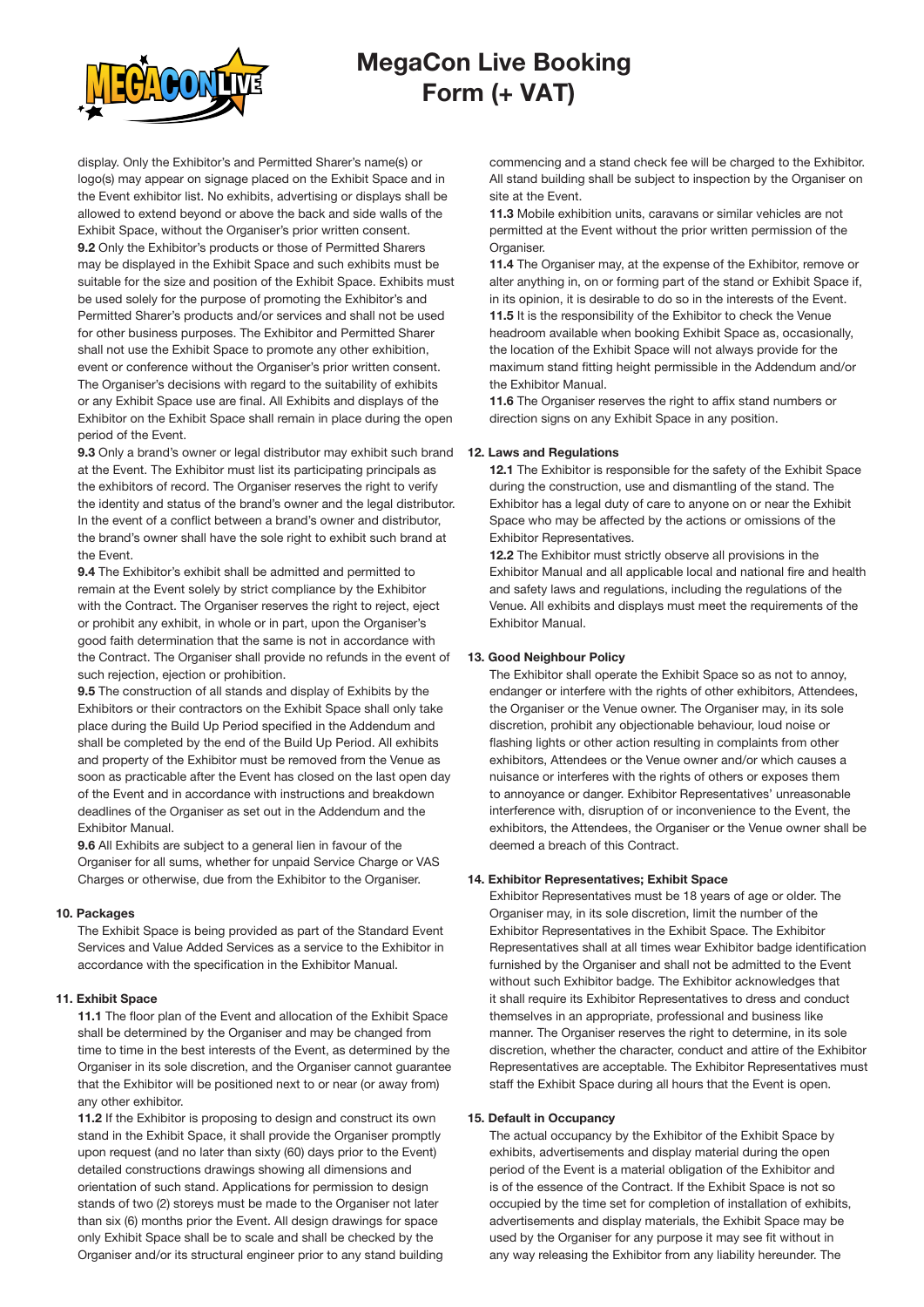

Exhibitor shall not leave the Exhibit Space unsupervised and, in particular, shall not leave the Exhibit Space before the Event has closed.

#### 16. Exhibitor Conduct

16.1 The Exhibitor may distribute samples, souvenirs, permitted publications and similar items, or conduct other sales or sales promotion activities only from within the Exhibit Space. The Organiser retains sole discretion to approve, control or prohibit which samples and other items may be distributed and where such samples may be distributed. Any demonstration, distribution or activity by the Exhibitor Representatives that results in obstruction of aisles or prevents ready access to other exhibitors' Exhibit Space or otherwise disrupts or its likely to disrupt the Event is prohibited and shall be suspended permanently or for any periods specified by the Organiser.

16.2 Exhibitor's use of hotel suites, private rooms, restaurants, recreational vehicles or other premises by the Exhibitor, in and around the Venue, for exhibits, displays, sales, marketing or other Exhibitor functions or entertainment purposes during the business hours of the Event (including the hours of Networking Events and seminars/conferences) is strictly prohibited without the Organiser's prior written consent. .

### 17. Advertisements, Sponsorship, Exhibitor Directory and Content

17.1 All advertisements in any media are non cancellable and non refundable. All advertisements are subject to the Organiser's approval. The Organiser may, at its sole discretion, reallocate any advertisement space. The Organiser may offer new advertisement products or positions throughout the Event cycle that may not be listed in the Contract. All advertisements must be provided to the Organiser by the deadlines specified by the Organiser; otherwise, the Exhibitor will be deemed to have cancelled.

17.2 The Organiser agrees to provide any sponsorship packages set out in the Contract which packages are non-cancellable and nonrefundable. Where appropriate, further details of the sponsorship package will be set out in an agreed specification in Appendix 1 to this Contract which shall be incorporated into and form part of this Contract. All content provided by the Exhibitor in respect of a sponsorship package is subject to the Organiser's approval.

17.3 Advertisements, sponsorship or any other material or content displayed or distributed by the Exhibitor at or in connection with the Event in any media shall not contain anything which is libellous, obscene, indecent, blasphemous, discriminatory, offensive or of a political nature or otherwise unlawful.

17.4 The Exhibitor authorises the Organiser to publish the Exhibitor's directory entry on the Event website, in the official catalogue for the Event and in any other directory relating to the Event or relevant industry.

17.5 The Organiser shall not be liable for any omissions, misquotations or other errors, including, without limitation, any which appear in the Event directory, on the Event website, in the official catalogue of the Event or any other Event publication in any media.

#### 18. Publicity and Promotion; Permissions

The Exhibitor gives the Organiser permission to use the Exhibitor's name, logo, trademarks and products and the voice and the likeness of any Exhibitor Representatives at the Event or products exhibited at the Event, in all media formats (whether now known or hereafter existing) in connection with the promotion and publicity of the Event and the performance of the Contract. The Exhibitor waives the right to inspect or approve the finished product. The Exhibitor also waives all rights to royalties or other compensation arising out of or related to use of the Exhibitor's name, logo,

trademarks and products and the voice and the likeness of any Exhibitor Representatives in such advertising media.

#### 19. Photography

The photographic, video, filming and other recording rights for the Event are reserved to the Organiser, but the Exhibitor may request photography services from the official photographers, if desired. All other photography, video production, filming and recording is strictly prohibited without the Organiser's prior written consent in advance of the Event. Photographing other exhibitors' stands or products is strictly prohibited and persons in breach of this Regulation may be removed from the Event. Such violations may also result in ejection of Exhibitor from the Event and confiscation of camera equipment.

#### 20. Permitted Publications

The Organiser reserves the right to determine the eligibility of any publication for display or distribution at the Event. Publications which contain advertisements purchased by exhibitors and which (i) are published only during the Event or (ii) otherwise target the Event and its Attendees without the permission of the Organiser are not eligible products for display or distribution from any Exhibit Space or from anywhere in the Venue or its grounds. For the avoidance of doubt, non official show dailies are not eligible products for display or distribution. The Exhibitor shall not exhibit, offer for sale, give as a premium, hand out, distribute or advertise products or publications not manufactured or sold in its own name or those of its Permitted Sharers.

#### 21. Intellectual Property

21.1 The Exhibitor acknowledges that all intellectual property rights in the Event including, but not limited, to trademarks, copyright, design rights, patents, confidential information, trade secrets, know how and goodwill in and relating to the Event (but excluding Exhibitor intellectual property rights in their name, logo, trade marks, products and promotional materials) are owned by the Organiser (or the party licensing such items to Organiser, as the case may be) and the Exhibitor undertakes not to use the same, without the express prior written consent of the Organiser. 21.2 The Organiser expects the Exhibitor to respect the intellectual property rights of other parties. The Exhibitor shall not market, sell, distribute or display any product, material or content at the Event that is counterfeit or in any way infringes trademarks, copyrights, patents, design rights or other intellectual property rights of a third party. The Exhibitor warrants that it owns or has the right to use the names, logos, art work and other content which the Exhibitor and/or its agents submit for use in any media (including, but not limited to, advertisements, sponsorships, the Event website, apps for mobile devices or any Event publication) and that the same shall not infringe the intellectual property rights of any third party. Any Exhibitor determined by a court or other judicial body to be involved in unauthorised, counterfeit or infringing activity, may have all such unauthorised, infringing, counterfeit or misleading products removed from the Event and/or the Exhibitor may be removed from the Event and banned from future Events. However, this stipulation does not create an obligation for the Organiser to take such action. The Organiser does not accept liability for intellectual property infringements that may be committed by the Exhibitor.

#### 22. Intellectual Property Disputes Between Exhibitors; Service of Process and Orders

Neither the Exhibitor nor its agents (including, but not limited to, legal counsel or process servers) shall serve process on any other exhibitor during the hours the Event is open to Attendees. If the Exhibitor has obtained a judicial/administrative relief order against another exhibitor, and the Exhibitor has no reasonable alternative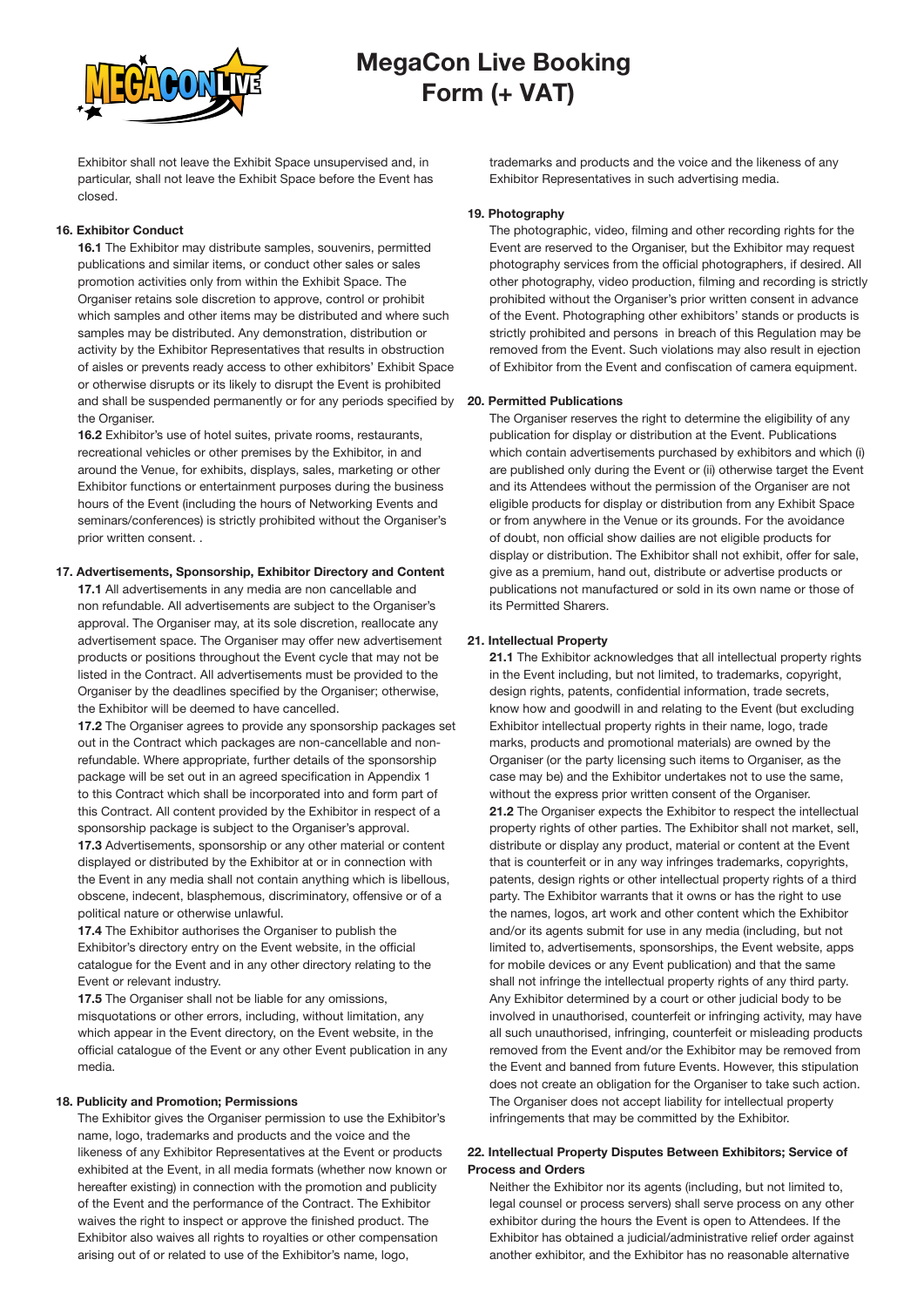

to serving such order on the other exhibitor during the Event, then the Exhibitor or its agent shall use their best endeavours to serve such order during the hours the Event is closed to Attendees. Notwithstanding the foregoing, the Exhibitor shall provide the Organiser advanced written notice of the order obtained (including a copy of such order) so that the Organiser representative may escort the Exhibitor or its agent to the Exhibit Space of the exhibitor to be served and minimize any disruption to the Event caused by such service. The Exhibitor agrees to use its best endeavours to resolve any intellectual property disputes with other exhibitors by no later than one week prior to the Event's first move in day for the Exhibitors and in a location other than the Venue.

#### 23. No Sub Licensing

The Exhibitor shall not sub license, assign or transfer the Exhibit Space except to Permitted Sharers. The Exhibitor shall not permit any person other than the Exhibitor, the Exhibitor's Representatives and Permitted Sharers to occupy or conduct business in Exhibit Space, or any part thereof, without the Organiser's prior written consent. The Organiser may impose penalties on the Exhibitor for breach of this Regulation.

#### 24. No Assignment

This Contract is non assignable by the Exhibitor. Any attempted assignment of the Contract by the Exhibitor shall be null and void and shall constitute a material breach, resulting in termination of the Contract. The Organiser may assign the Contract at any time to a member of the Organiser's Group or any owner or purchaser of the Event, by operation of law or otherwise.

#### 25. Permitted Sharers

25.1 If the Exhibitor wishes to share his Exhibit Space with one or more business entities, it shall apply to the Organiser for registration of Permitted Sharers, which decision shall be at the Organiser's complete discretion, and pay the appropriate registration fee(s). 25.2 The Exhibitor is responsible for ensuring that its Permitted Sharers comply with the terms of the Contract and shall be liable for the acts and omissions and breach of the terms of this Contract by its Permitted Sharers.

### 26. Compliance with Laws

26.1 The Exhibitor shall comply with all applicable laws and obtain all necessary permits, licences, visas, authorisations or other documentation relevant to the performance of the Contract and relevant to the Event.

26.2 The Exhibitor shall abide by any applicable union work rules and the regulations of the city, country and Venue, including any Venue or Organiser's rules requiring Exhibitors to order certain services exclusively from the Venue or a -designated contractor as specified in the Exhibitor Manual.

26.3 Bribery and any other form of unethical business practice is prohibited in relation to the Event and all business transactions in relation to the Event shall be accurately and completely recorded in accordance with applicable laws. The Exhibitor shall not in connection with the Event accept gifts or inducements of any kind nor give or offer to give any person, an inducement or gift of any kind that could be perceived by others to be a bribe.

26.4 The Exhibitor shall be responsible for obtaining all appropriate licences for the playing of music or other sound or audio-visual recordings or live performances at the Event.

#### 27. Sanctions

If any Exhibitor, Exhibitor Representatives or Permitted Sharers shall be considered by the Organiser to be prohibited from attending the Event by any applicable laws, sanctions or regulations to prevent

terrorism or the financing of terrorism or to prevent trade with a certain country or certain persons or otherwise, the Organiser shall have the right to refuse to contract with the Exhibitor or to terminate the Contract forthwith by notice in writing to such Exhibitor. The Exhibitor shall co operate with the Organiser and provide all reasonable information requested by the Organiser to assess whether the Exhibitor and the Exhibitor Representatives are prevented from attending the Event under the relevant laws, sanctions or regulations. The Organiser's decision shall be final.

#### 28. Privacy Policy

By signing the Contract, the Exhibitor is consenting, under all relevant data protection legislation, to (i) the Organiser communicating with Exhibitors by telephone, fax, email and by post and using its personal information for the following purposes, namely: for the Organiser' internal purposes which will include accounts processing, internal analysis of Exhibitors, publishing the Exhibitor's details on the Event website, in the official catalogue for the Event and/ or in any other directory relating to the Event or relevant industry in each case whether in print, electronically or in any other media, inviting Exhibitors to other events organised by the Organiser or the Organiser's Group, disclosure of information to contractors who provide services in respect of the Event (including but not limited to shell scheme, security, registration, cleaning and freight contractors, caterers and electricians), disclosure to direct mailing contractors, and (ii) Organiser's disclosure or transfer of Exhibitor's personal data to members of the Organiser's Group worldwide to allow Organiser and the Organiser's Group to further develop their respective businesses and services to Exhibitors. The Organiser may also pass Exhibitor details to third parties who provide goods and services likely to be of interest to Exhibitors. Please contact the Organiser if you do not wish your personal information to be used in any of the ways mentioned above.

#### 29. Internet Connection Policy

29.1 This Policy regulates the use of computer technology by Exhibitors to connect to the internet at the Event. It is intended to ensure the smooth operation of computer technology and internet access for the benefit of all Exhibitors free from any damage that may otherwise be caused by the use of technology without proper care and attention.

29.2 This Policy applies to any form of computer, whether a PC, laptop, server, PDA, tablet or mobile phones or any similar device ("Computers") which is provided by the Exhibitor (or any third party) and connected by wired or wireless means to the network(s) of the Organiser or any of its contractors at the Event ("the Network"). 29.3 Exhibitors shall use their best endeavours to prevent any unauthorised access to the Network and to ensure that the Computers do not introduce any computer bugs, computer viruses, worms, Trojan horses, software bombs or any similar items or software to the Network.

29.4 All computers must have one of the latest commercially available versions of antivirus and firewall software correctly installed and configured. This software must be kept up-to-date for the duration of the Event.

29.5 Exhibitors shall not operate or attempt to operate their own wireless network at the Event. Exhibitors shall only use the Organiser's (or its official contractor's) wireless Network.

29.6 The Organiser reserves the right to make random visits to Exhibitors' stands to seek confirmation that Exhibitors are in compliance with this Policy.

29.7 In the event that on investigation it becomes clear that the latest version of antivirus and/or firewall software is not installed and being used or there is some other failure to comply with the Policy, the Organiser reserves the right to disconnect any or all Computers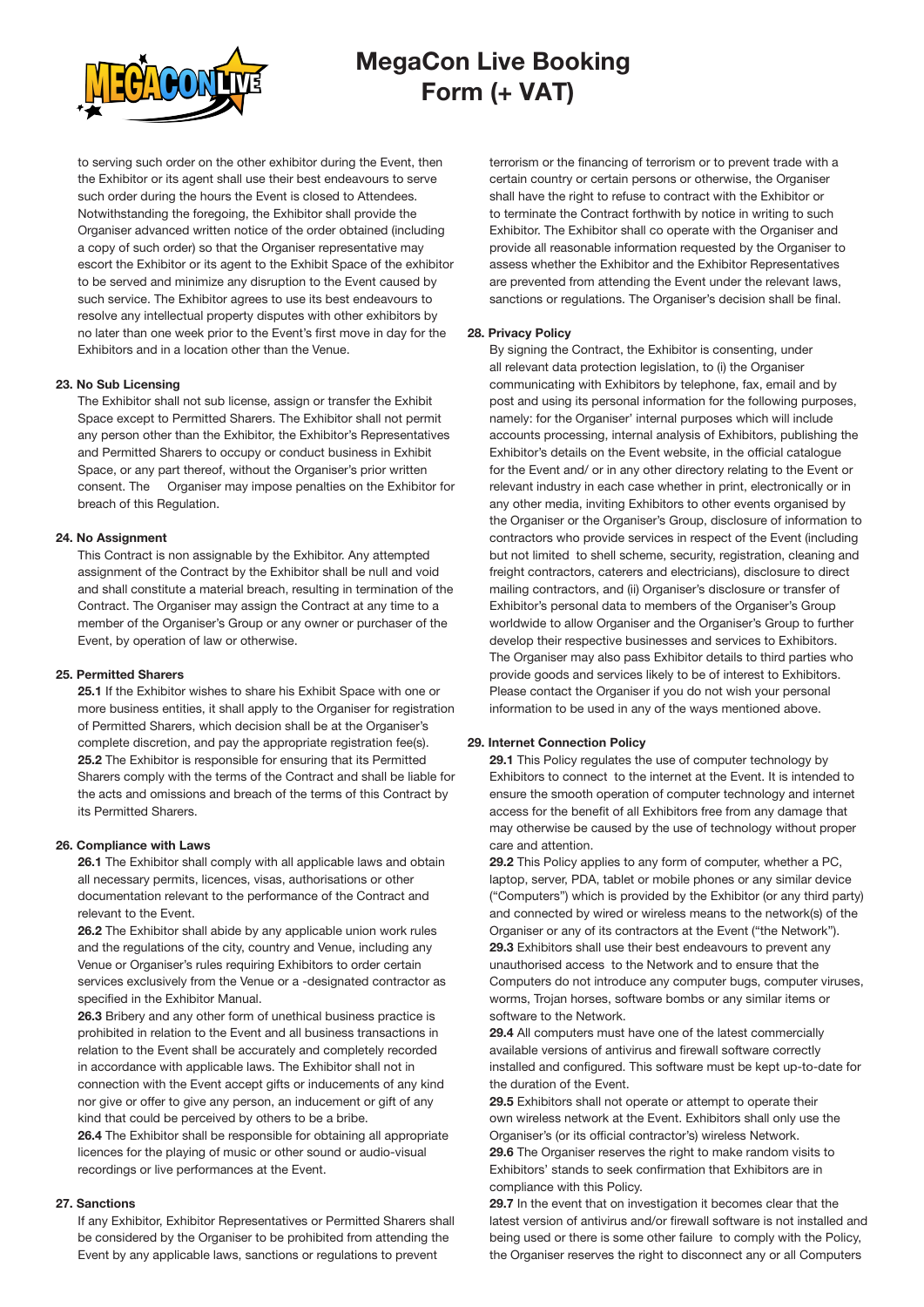

from the Network and disable any wireless network that do not comply with the Policy.

29.8 In the event of such disconnection it is the responsibility of the Exhibitor to ensure that a current version of anti-virus and/or firewall software is installed or any other failure to comply with the Policy is remedied. Only once this remedial action has been taken to the satisfaction of the Organiser will the Exhibitor then be allowed reconnection to the Network.

29.9 Internet connection via the Network, if provided at the Event, is for Exhibitors to use entirely at their own risk and the Organiser shall not be liable for any loss damage or liability (whether direct, indirect, special or consequential including, without limitation, loss of profits, business interruption, loss of programs or other data) which may result.

29.10 The Exhibitor shall indemnify the Organiser for any loss or damage costs or expenses suffered by the Organiser, other Exhibitors or other attendees at the Event as a result of the Exhibitor failing to comply with this internet connection policy.

#### 30. Exhibitor Breach

If the Exhibitor breaches any of its obligations under the Contract, (i) the Organiser may immediately, without notice, prohibit the Exhibitor from exhibiting at the Event and all future events run by the Organiser and the Organiser's Group and terminate the Contract; (ii) the Organiser, shall retain all amounts paid under this Contract and the Exhibitor shall pay the Organiser any remaining balance of the Service Charge and/or VAS Charges outstanding plus interest, where appropriate; and (iii) the Organiser may seek any other legal or equitable remedies to which it is entitled including any claims for any antecedent breach. Further, the Organiser may direct the Exhibitor to immediately remove its Exhibitor Representatives, its exhibits and other property from the Venue. The Organiser shall be entitled, if necessary, to remove and despatch the said exhibits and property (at the risk and expense of the Exhibitor) from the Exhibit Space to the address of the Exhibitor stated on the Contract. The Organiser shall be entitled to use the vacated Exhibit Space in such manner as the Organiser deems fit.

#### 31. Resolution of Certain Disputes

31.1 If there is a dispute or disagreement between (i) the Exhibitor and an official contractor; (ii) the Exhibitor and a union or union representative; (iii) the Exhibitor and one or more exhibitors or (iv) the Exhibitor and the Venue, the Organiser's interpretations of the rules governing the Event and its actions or decisions concerning the dispute or disagreement and its resolution shall be binding on the Exhibitor.

31.2 The Organiser shall, in its sole discretion, determine any dispute or conflict with respect to any matters not specifically covered by the Contract. The Organiser shall have full power in the matter of interpretation, amendment and enforcement of the Contract.

#### 32. Bankruptcy or Liquidation

Should an Exhibitor (i) being an individual or firm become bankrupt, have a receiving order made against him or them, or make any arrangements with his or their creditors, or (ii) being a limited liability company, go into liquidation (other than a solvent voluntary liquidation for the purpose of amalgamation or reconstruction) or (iii) have an administrative receiver appointed, or an administrative order is made against the Exhibitor or its assets or (iv) the Exhibitor enters into any arrangement with its creditors or is unable to pay its debts as they become due, the Contract with such Exhibitor shall terminate immediately save that all Service Charge and VAS Charges paid shall be forfeited and the balance of the Service Charge and VAS Charges shall become due and payable

immediately and such termination shall be without prejudice to any other legal or equitable remedies to which the Organiser is entitled or any claim in respect of any antecedent breach.

#### 33. Indemnities

33.1 All Exhibitors will get the benefit of the indemnities in Regulations 33.2 and 33.3 below in accordance with the terms of this Regulation 33 unless they can provide proof to the Organiser that they can meet their liabilities under this Contract by signing the Exhibitor Indemnity Confirmation and, in particular under Regulation 33.6, to the value of Indemnity Amount One or local currency equivalent for the duration of the Event, including construction and dismantling.

33.2 The Organiser shall indemnify and hold harmless the Exhibitor (up to an aggregate total of Indemnity Amount One, or local currency equivalent, including legal costs and disbursements) against all sums which the Exhibitor shall become legally liable to pay as compensation in respect of third party claims made against the Exhibitor for accidental injury to persons or loss of or harm to property occurring at the Venue during the period of the Event (including construction and dismantling periods) provided that such claims are not as a result of any defects in the Exhibitor's products or as a result of the Exhibitor's or Exhibitor Representatives' deliberate act, omission or negligence).

33.3 The Organiser shall indemnify and hold harmless the Exhibitor (up to an aggregate total of Indemnity Amount Two including legal costs and disbursements) in the event that any of the exhibits (other than jewellery, watches, precious metals or stones, money or any personal property) owned by the Exhibitor or in the Exhibitor's care, custody or control are lost (but not including any theft occurring while the Exhibitor's property is unattended, other than when the Event is closed to visitors and the Organiser' security is fully activated) or physically damaged by a third party (other than an employee, contractor, agent or Permitted Sharer of the Exhibitor) whilst on display or stored within the confines of the Venue, in accordance with the Organiser' relevant polices and instructions. 33.4 The indemnities provided under Regulations 33.2 and 33.3 shall be subject always to the Exhibitor:

33.4.1 making no admission and taking no action in respect of such claims unless with the Organiser' consent;

33.4.2 providing the Organiser with the right to control the defence and settlement of such claims together with providing all reasonable co operation, information and assistance with such defence or settlement;

33.4.3 informing the police as soon as possible and obtaining a crime reference number in the event of a suspected crime occurring.

33.5 The indemnities in Regulations 33.2 and 33.3 shall not cover loss or damage caused by events of force majeure (which term includes, without limitation, issues with water, gas or electric supplies, terrorism, military intervention, or the confiscation or requisition of property by any governmental authority). 33.6 Subject to the capped indemnities in Regulations 33.2 and 33.3, the Exhibitor is responsible for all claims, actions and/or costs for personal injury and loss of or damage to property arising out of or resulting from its execution of the Contract or occupancy of the Exhibit Space or presence at the Event including, but not limited to, damage to the Venue (including fixtures and fittings), loss or damage to other Exhibitors or Attendees property caused by or arising from the erection and dismantling of the Exhibitor's stand and anything permitted, omitted or done on or from the Exhibit Space or at the Venue during the period of the Event or the construction and dismantling periods, caused directly or indirectly by the Exhibitor or any Exhibitor Representative or the act, omission or neglect of the Exhibitor or by any Exhibitor Representative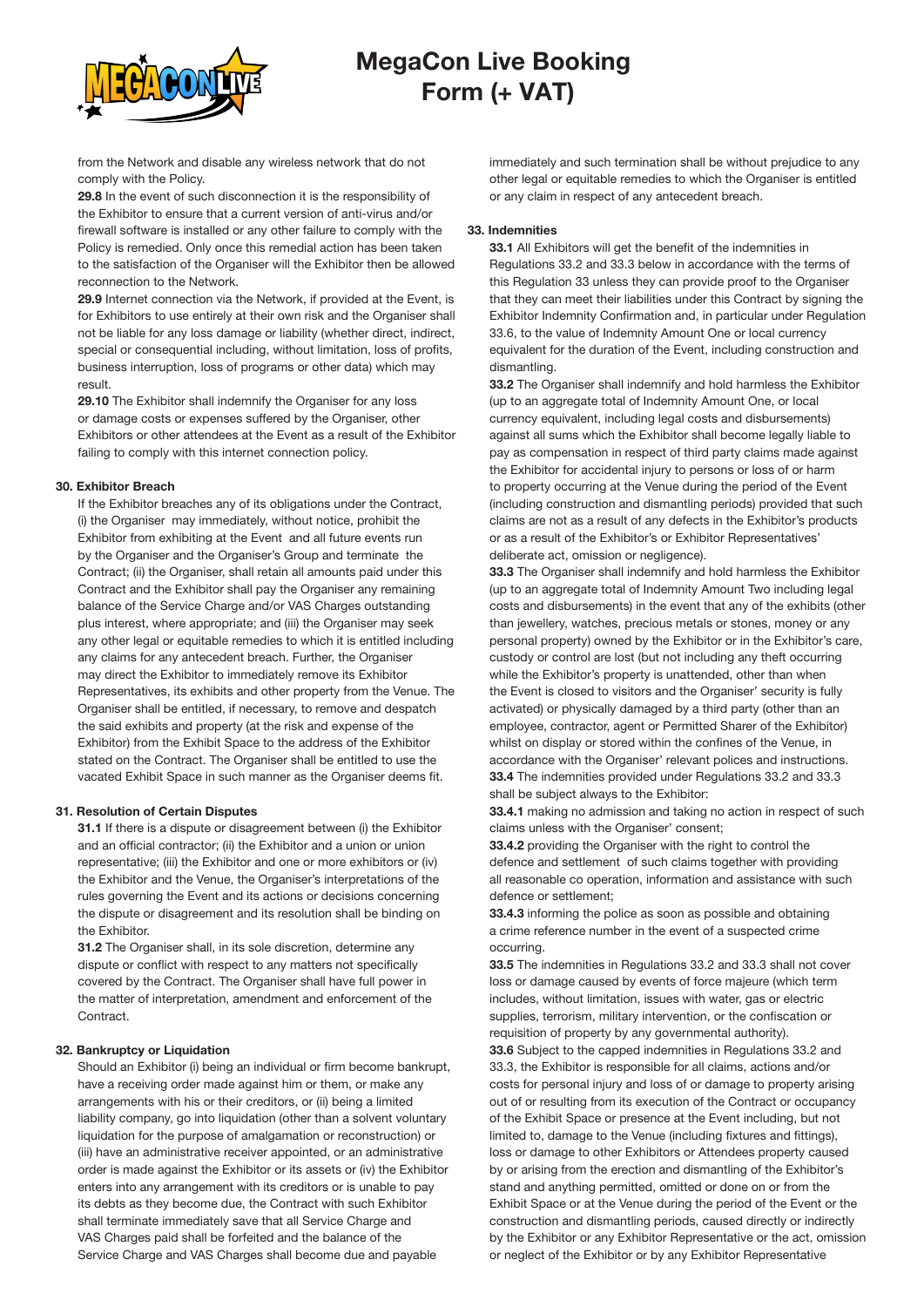

or by any exhibit, product or other article belonging to, or in the possession of, or used by, the Exhibitor or any such person. Subject to Regulations 33.2 and 33.3, the Exhibitor shall indemnify and hold harmless the Organiser in respect of all claims, losses, damages, actions, proceedings, costs (including legal costs and expenses) and demands in respect thereof.

33.7 In addition, the Exhibitor shall indemnify and hold harmless the Organiser in respect of all claims, losses, damages, actions, proceedings, costs (including legal costs and expenses) and demands arising out of or resulting from the Exhibitor's:

33.7.1 the infringement of the intellectual property rights of any third party, whether knowingly or unknowingly and whether intentional or unintentional (including, but not limited to, the sale or distribution of pirated goods and counterfeits);

33.7.2 use of music, audio visual recording or live performance;

33.7.3 breach of any legal and/or regulatory requirements;

33.7.4 service of a judicial/administrative order on another exhibitor; and

33.7.5 failure to comply with Regulation 29 (Internet Connection).

#### 34. Limitation of Liability

34.1 The following provisions of this Regulation 34 set out the entire financial liability of the Organiser (including any liability for the acts or omissions of their employees, agents, Permitted Sharers and sub contractors) to the Exhibitor in respect of all losses, claims or liabilities arising under of or in connection with the Event (including in respect of any indemnities), whether in contract, tort (including negligence), breach of statutory duty, or otherwise.

34.2 All warranties, conditions and other terms implied by law are, to the fullest extent permitted by law, excluded from this Agreement. 34.3 Notwithstanding any provision to the contrary, nothing in the Contract or these Regulations shall exclude or limit the liability of the Organiser for death or personal injury caused by the Organiser' negligence or for fraudulent misrepresentation or for any liability that 37. Organiser's Rights to Cancel Event may not be limited or excluded by law.

34.4 Subject to Regulation 34.3:

34.4.1 the Organiser's total liability to the Exhibitor in connection with the Event shall (other than in respect of the indemnities set out in Regulations 33.2 and 33.3) be limited to 100% of the Service Charge and VAS Charges paid by the Exhibitor; and

34.4.2 the Organiser shall not be liable to the Exhibitor for any loss of or corruption to data, loss of revenue and profit, loss of anticipated savings, loss of business, loss of opportunity, depletion of goodwill or reputation, additional operational and administrative costs and expenses, any financial losses or any indirect or consequential loss or damage.

34.5 The Organiser makes no representations or warranties with respect to the number of Attendees or the demographic nature of such Attendees and shall not be held responsible for the failure of all or any contracted exhibitors to attend the Event for any reason. 34.6 The Organiser is not responsible for the failure of the Venue or a third party's failure to provide services and utilities including, but not limited to, electricity, water and internet connection or apps for mobile devices, and the Exhibitor shall not be entitled to any reduction in Service Charges or VAS Charges due or paid for such services in the event of such failure.

#### 35. Due Execution

35.1 The Exhibitor hereby warrants that the person signing the Contract is duly authorised to enter into the Contract on the Exhibitor's behalf and that the Contract constitutes a valid, legal and binding obligation on the Exhibitor. If the individual holding herself/ himself out as duly authorised to execute the Contract is not so authorised, he or she hereby covenants to indemnify the Organiser (and members of the Organiser's Group and their respective officers, directors, employees and other agents) from and against

all claims, losses, suits, damages, judgments, expenses, costs (including, without limitation, reasonable legal fees) and charges of every kind caused by her/his execution of the Contract and (without limitation) shall be personally liable to the Organiser for all payments that would have been payable to the Organiser by the Exhibitor had the Contract been duly executed on behalf of the Exhibitor. 35.2 Contracts may be digitally signed by the Exhibitor provided that they are publically validated or certified or otherwise accepted by the Organiser.

#### 36. Non Force Majeure Changes to Dates, Venue or Exhibit Space by the Organiser

36.1 The Organiser may, in its sole discretion, change the dates and/or Venue and/ or duration and/or opening hours for the Event upon written notice to the Exhibitor (which may be communicated by e mail). The Organiser shall not be liable for any costs, damages, fees or other expenses of the Exhibitor as a result of any such changes.

36.2 Additionally, the Organiser reserves the right to relocate the Exhibitor to any Exhibit Space within the Venue (to include altering the shape, size and/or position) at any time in the best interests of the Event. However, no alteration to the Exhibit Space shall impose on the Exhibitor a greater liability for Service Charge and VAS Charges than that undertaken in the Contract.

36.3 The Organiser may retain any portion of the Exhibitor's Service Charge and VAS Charges paid and such amount shall be applied as though no change in date, Venue or Exhibit Space relocation had occurred. Any remaining payments due from the Exhibitor shall be due in accordance with the Contract. Any cancellation of the Contract by the Exhibitor due to any change in date, Venue or Exhibit Space assignment shall be subject to liquidated damages as shown for cancellation in the Addendum.

The Organiser shall have the right at all times to abandon or cancel the Event in whole or part in the event that there is likely to be insufficient exhibitor participation in and visitor support for the Event or otherwise, the likelihood of such insufficiency to be determined by the Organiser whose decision shall be final. In the event of such an abandonment or cancellation, the Exhibitor shall be entitled to receive repayment of all Service Charge and VAS Charges (to the extent the Value Added Services have not been performed) paid, but the Organiser shall not be further responsible to the Exhibitor in respect of any actions, claims, losses (including consequential losses), costs or expenses which may be brought against or suffered or incurred by the Exhibitor as the result of the abandonment or cancellation of the Event.

#### 38. Force Majeure

38.1 If the Venue shall become, in the sole discretion of the Organiser, unfit for occupancy, or the holding of the Event or the performance of the Organiser under the Contract are interfered with by virtue of a Force Majeure (as defined below), the Contract and/or the Event (or any part thereof) may be terminated by the Organiser or the Event (or any part thereof) may be postponed and/or re located by the Organiser. The Organiser shall not be responsible for delays, damage, loss, increased costs or other unfavourable conditions arising by virtue of Force Majeure. A Force Majeure shall include, but not be limited to: fire; casualty; flood; epidemic; World Health Organization travel advisory or travel alert; earthquake; explosion or accident; blockade embargo; inclement weather; governmental restraints; restraints or orders of civil defence or military authorities; act of public enemy; riot or civil disturbance; act or threatened act of terrorism, strike, lockout, boycott or other labour disturbance; Venue cancellation, inability to secure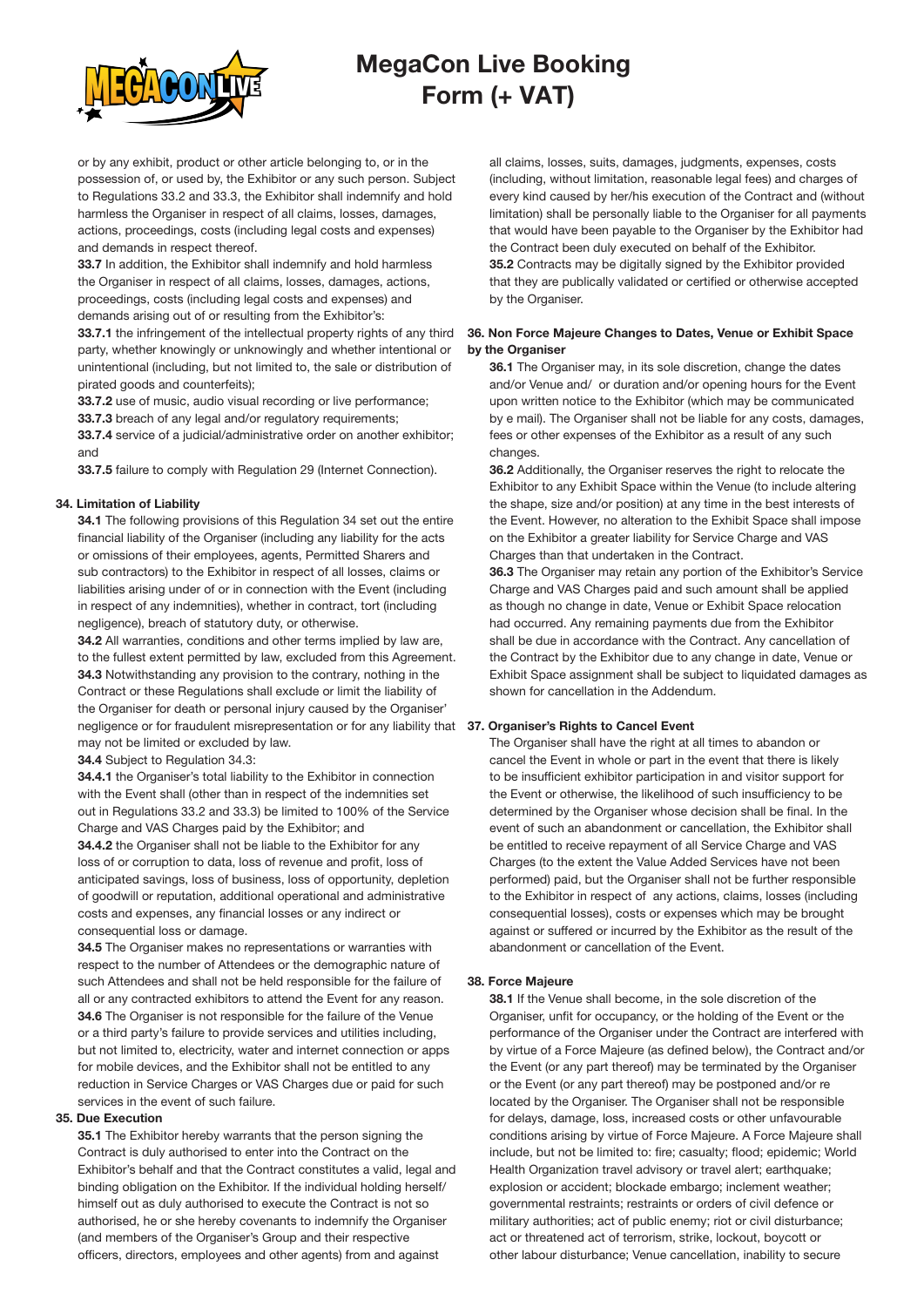

sufficient labour; technical or other personnel failure; impairment or lack of adequate transportation facilities; inability to obtain condemnation, requisition or commandeering of necessary supplies or equipment; general fuel or energy shortages, local, state or federal laws, ordinances, rules, orders, decrees or regulations whether legislative, executive or judicial, and whether constitutional or unconstitutional; or acts of God or any other cause or causes not reasonably within the control of the Organiser.

38.2 Termination of Contract and/or Event If the Organiser terminates the Contract and/or the Event (or any part thereof) as a result of a Force Majeure, then the Organiser may retain such part of the Service Charge and VAS Charges as shall be required to recompense it for expenses incurred up to the time such contingency shall have occurred, and there shall be no further liability on the part of either party. The Organiser shall not be liable for any costs, damages, fees or expenses of the Exhibitor as a result of such termination. 38.3 Postponement; Relocation

If the Organiser postpones and/or relocates the Event (or any part thereof) as a result of a Force Majeure, then the Organiser shall be entitled to retain the portion of the Service Charge and VAS Charges paid to date and said amount shall be applied to the Event as though no postponement and/or re location of Venue had occurred. Any remaining payments from the Exhibitor shall be due in accordance with the Contract. If the Exhibitor cancels participation because the Organiser postpones and/or re locates the Event, the Exhibitor shall be subject to liquidated damages as shown for cancellation on the Addendum. Further, the Organiser shall not be liable for any costs, damages, fees or expenses of the Exhibitor as a result of such postponement and/or re location.

#### 39. Admission of Attendees

The Organiser shall have sole control over admission policies at all times. See Event website for the Attendee admission policy.

#### 40. Rights of the Organiser and the Venue Owner

The Organiser and the Venue owner and those authorised by them respectively have the right to enter the Venue at any time to execute works, repairs and alterations and for any other purposes. No compensation will be payable to an Exhibitor for damage, loss or inconvenience so caused.

#### 41. Notices

Any notices to the Organiser shall be given in writing by e mail (with confirmation of receipt), courier service, hand delivery, registered mail, certified mail, overnight mail or overnight courier, or return receipt requested, postage prepaid to the address shown in the Contract, or at such other address as may from time to time be designated by the Organiser.

#### 42. Governing Law and Forum

42.1 This Contract, and any dispute, controversy, proceedings or claim of whatever nature arising out of or in any way relating to this Contract, the validity and performance hereof or its formation (including any non contractual disputes or claims), shall be governed by and construed in accordance with the laws of England and Wales (save that the conflicts of law principles will be expressly excluded). The parties hereby irrevocably acknowledge and agree that the courts of England shall have exclusive jurisdiction and venue in respect hereof. 42.2 In the event of a dispute as to the interpretation of these Regulations as a result of their translation into a foreign language, the English version shall take precedence.

#### 43. Reservation of Rights

The Organiser reserves the right to take any action that is reasonably necessary in the sole judgment of the Organiser for the protection of the Event and/or the participants, including, but not limited to, exhibitors and Attendees.

#### 44. Entire Agreement

44.1 This Contract contains the entire agreement between the Organiser and the Exhibitor. The Exhibitor acknowledges that, in entering into the Contract, it has not relied on, and shall have no right or remedy in respect of, any statement, representation, assurance or warranty (whether made negligently or innocently) other than as expressly set out in the Contract. This does not exclude liability for fraudulent misrepresentation.

44.2 These Regulations shall apply to all contracts and shall override any terms submitted by the Exhibitor which shall have no legal effect. 44.3 All conditions and warranties implied by custom, law or regulation are excluded from this Contract to the extent permissible by law.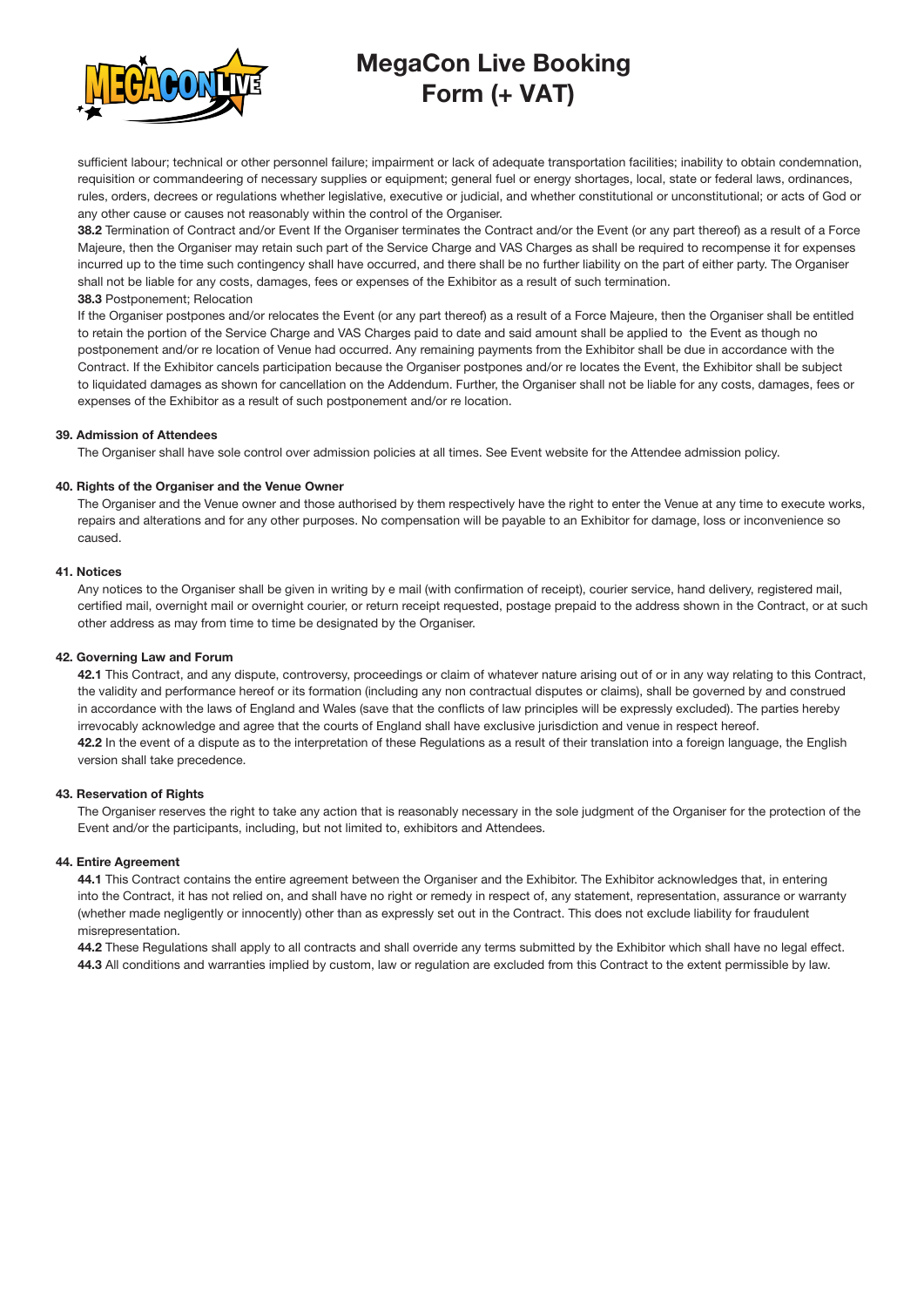

### MEGACON LIVE ANTI-HARASSMENT POLICY

MegaCon Live events have a ZERO TOLERANCE POLICY for harassment of any kind, including but not limited to:

- stalking
- intimidation
- offensive verbal comments
- physical assault and/or battery
- harassing or non-consensual photography or recording
- sustained disruption of Panels, signings, and other events
- bathroom policing
- inappropriate physical contact
- unwelcome physical attention

in relation to, but not limited to:

- race
- colour
- national origin
- **gender**
- gender identity
- gender presentation
- sexual orientation
- age
- body size
- disability
- appearance
- religion
- citizenship
- pregnancy

If a person engages in harassing behavior, MegaCon Live Staff will take prompt action in any form they deem appropriate, including expulsion from MegaCon Live with no refund. Our policy applies to EVERYONE at the convention. Exhibitors, Fans (Attendees), Speakers, Guests, Professionals, Press, Staff, Volunteers, and Security are all subject to our anti-harassment policy.

Anyone can report harassment. If someone's behavior has made you uncomfortable, or if you witness the same happening to someone else, you should immediately contact a member of MegaCon Live staff, Security or a Crew Member. You may also come to MegaCon Live's Organiser's Office.

If necessary, we will contact local police, provide an escort, offer a safe place or otherwise assist those experiencing harassment to make sure they feel safe for the rest of the event.

Remember: Keep your hands to yourself. If you would like to take a picture with or of another MegaCon Live Fan, always ask first and respect that person's right to say no. When at MegaCon Live, be respectful, be nice, be cool, and be kind to each other. We want you to not only have the most amazing weekend ever, but to experience it in an environment where you feel safe and accepted.